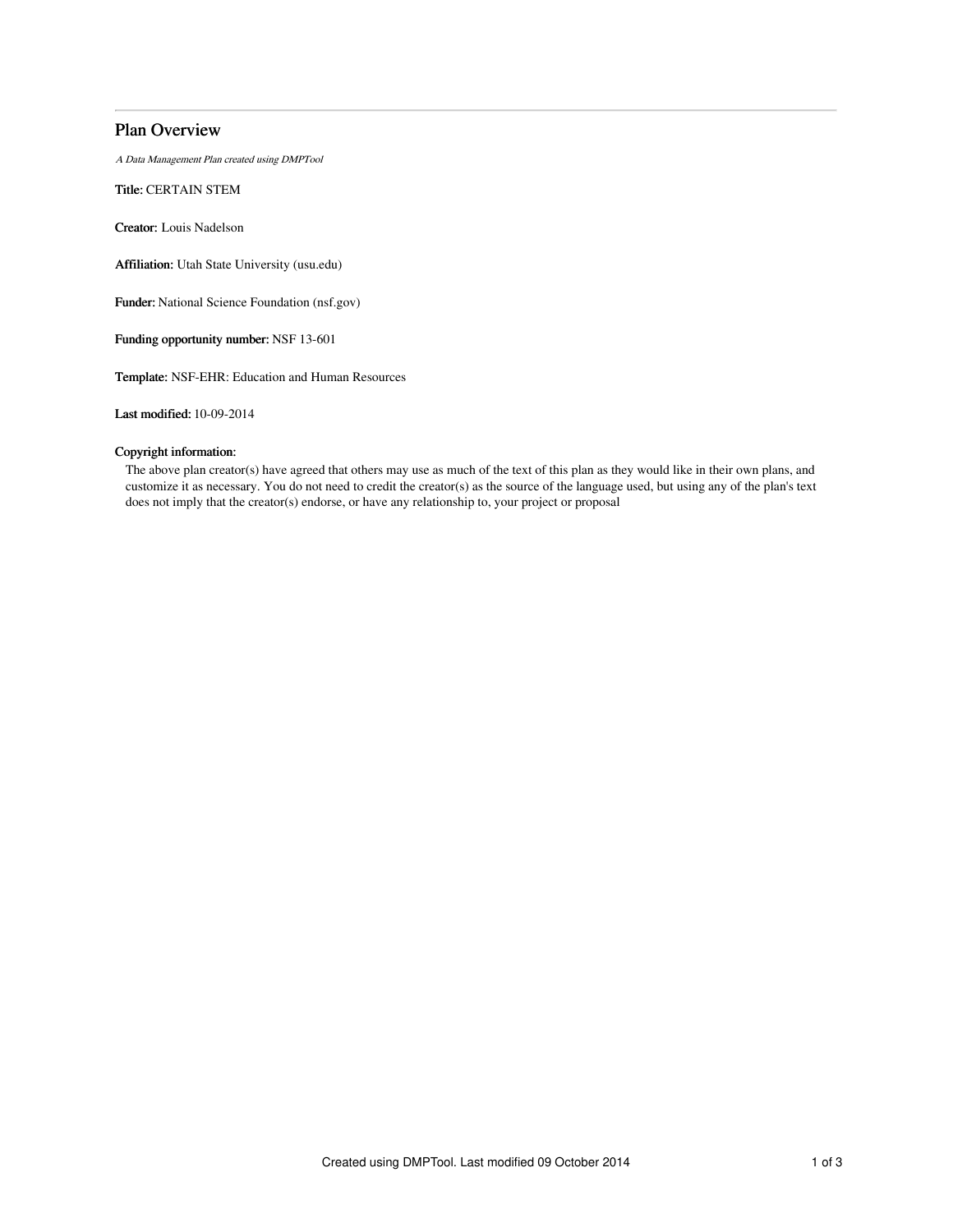# CERTAIN STEM

### Data generated by the project

The Data Management Plan should describe the types of data, samples, physical collections, software, curriculum materials, or other materials generated by your project. Any data collection required by the program announcement should be incorporated into the proposal's Data Management Plan. For example, the management of assessment, evaluation, or monitoring data required for all projects within a given program should be addressed in the data management plan. Describe your plan for managing the data. The following is the plan we have developed to maintain the integrity, security, access and organization of the data collection and storage during the course of the proposed research project.

Data description: The data that will be collected for this project will be a combination of qualitative and qualitative information gathered from human subjects. A variety of cognitive, affective, and developmental data will be collected using a combination of extant instruments, newly developed instruments, interviews, observations, and internet correspondence.

Metadata: The metadata we are likely to use will be extracted from the 3 states 'offices of education which may include accessing publically available data such as aggregate student tracking system data and therefore, will be stripped of identifiers prior to our access and use.

Existing data: We will rely on state and federal government data as well as data from organizations such as Change the Equation, for STEM education and workforce data.

Data organization: For the project Louis Nadelson (PI), Kate Muir-Welsh (CO-PI) and Donna Llewellyn (CO-PI) will be responsible for managing the data collection, maintaining the storage of the data, and assuring it is secure. Data will be named according to the source of the data, the nature of the data, and the date the data was collected. This is close to the procedure that the researchers currently use in conducting their research. The data will be stored on password protected office computers and their personal portable USB storage devices. Paper versions of data will be stored in PI/CO-PI office in their locked file cabinets. The procedures they use are in compliance with the Utah State University of Sponsored Projects Office of Research Compliance and acceptable for satisfying the oversight by the campus Institutional Review Board.

Quality Assurance: All data will be collected and maintained to assure continuity and integrity of the information. We will follow the protocols submitted with our IRB applications and adhere to the standards consistent with quality research.

Responsibility: PI - Louis Nadelson, Co-PI Kate Muir-Welsh, and Co-PI Donna LLewellyn will all be involved in the collection of data, each taking responsibility for data management in the research project. Our external evaluators will be responsible for collecting the evaluation data for the program, will do so under the Utah State IRB oversight with cooperation from University of Wyoming and Boise State University, thus, each state will maintain responsibility for managing their data.

Audience: - We will use the data we collect to draft manuscripts and reports which will be shared at the annual NSF conferences (regional and national), AERA, NARST, NSTA, NCTM, ASEE, and the associated (or related) peer review publications.

### Period of data retention

EHR is committed to timely and rapid data distribution. However, it recognizes that types of data can vary widely and that acceptable norms also vary by scientific discipline. It is strongly committed, however, to the underlying principle of timely access, and applicants should address how this will be met in their Data Management Plan.

### Data format and dissemination

The Data Management Plan should describe data formats, media, and dissemination approaches that will be used to make data and metadata available to others. Policies for public access and sharing should be described, including provisions for appropriate protection of privacy, confidentiality, security, intellectual property, or other rights or requirements. Research centers and major partnerships with industry or other user communities must also address how data are to be shared and managed with partners, center members, and other major stakeholders. Data on EHR projects involving human subjects should be made available to the public subject to constraints imposed by IRB decisions. Other data, such as software, publications, and curricula, should be made available subject to intellectual property rights.

Question not answered.

### Data storage and preservation of access

The Data Management Plan should describe physical and cyber resources and facilities that will be used for the effective preservation and storage of research data. These can include third party facilities and repositories.

Question not answered.

### Additional possible data management requirements

More stringent data management requirements may be specified in particular NSF solicitations or result from local policies and best practices at the PI's home institution. Additional requirements will be specified in the program solicitation and award conditions. Principal Investigators to be supported by such programs must discuss how they will meet these additional requirements in their Data Management Plans.